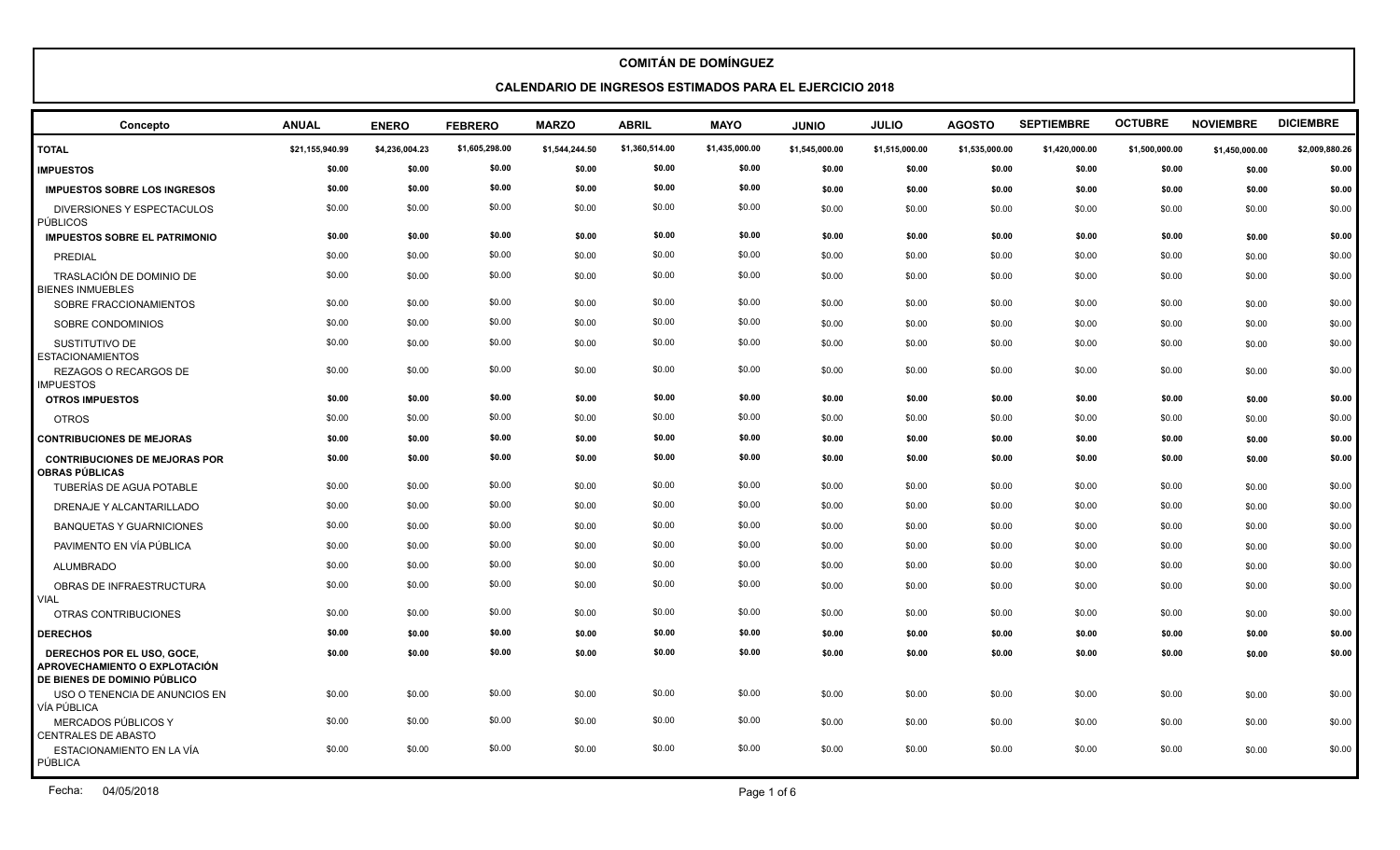**CALENDARIO DE INGRESOS ESTIMADOS PARA EL EJERCICIO 2018**

| <b>DERECHOS A LOS HIDROCARBUROS</b>                                                                                           |        |        |        |        |        |        |        |        |        |        |        |        |        |
|-------------------------------------------------------------------------------------------------------------------------------|--------|--------|--------|--------|--------|--------|--------|--------|--------|--------|--------|--------|--------|
|                                                                                                                               | \$0.00 | \$0.00 | \$0.00 | \$0.00 | \$0.00 | \$0.00 | \$0.00 | \$0.00 | \$0.00 | \$0.00 | \$0.00 | \$0.00 | \$0.00 |
| POR EXTRACCIÓN DE PETRÓLEO<br>CRUDO                                                                                           | \$0.00 | \$0.00 | \$0.00 | \$0.00 | \$0.00 | \$0.00 | \$0.00 | \$0.00 | \$0.00 | \$0.00 | \$0.00 | \$0.00 | \$0.00 |
| DERECHOS POR PRESTACIÓN DE<br><b>SERVICIOS</b>                                                                                | \$0.00 | \$0.00 | \$0.00 | \$0.00 | \$0.00 | \$0.00 | \$0.00 | \$0.00 | \$0.00 | \$0.00 | \$0.00 | \$0.00 | \$0.00 |
| SERVICIOS PÚBLICOS DE<br><b>PANTEONES</b>                                                                                     | \$0.00 | \$0.00 | \$0.00 | \$0.00 | \$0.00 | \$0.00 | \$0.00 | \$0.00 | \$0.00 | \$0.00 | \$0.00 | \$0.00 | \$0.00 |
| RASTROS PÚBLICOS                                                                                                              | \$0.00 | \$0.00 | \$0.00 | \$0.00 | \$0.00 | \$0.00 | \$0.00 | \$0.00 | \$0.00 | \$0.00 | \$0.00 | \$0.00 | \$0.00 |
| SERVICIOS PÚBLICOS DE AGUA<br>POTABLE Y ALCANTARILLADO                                                                        | \$0.00 | \$0.00 | \$0.00 | \$0.00 | \$0.00 | \$0.00 | \$0.00 | \$0.00 | \$0.00 | \$0.00 | \$0.00 | \$0.00 | \$0.00 |
| LIMPIEZA DE LOTES BALDÍOS                                                                                                     | \$0.00 | \$0.00 | \$0.00 | \$0.00 | \$0.00 | \$0.00 | \$0.00 | \$0.00 | \$0.00 | \$0.00 | \$0.00 | \$0.00 | \$0.00 |
| ASEO PÚBLICO                                                                                                                  | \$0.00 | \$0.00 | \$0.00 | \$0.00 | \$0.00 | \$0.00 | \$0.00 | \$0.00 | \$0.00 | \$0.00 | \$0.00 | \$0.00 | \$0.00 |
| <b>INSPECCIÓN SANITARIA</b>                                                                                                   | \$0.00 | \$0.00 | \$0.00 | \$0.00 | \$0.00 | \$0.00 | \$0.00 | \$0.00 | \$0.00 | \$0.00 | \$0.00 | \$0.00 | \$0.00 |
| <b>OTROS DERECHOS</b>                                                                                                         | \$0.00 | \$0.00 | \$0.00 | \$0.00 | \$0.00 | \$0.00 | \$0.00 | \$0.00 | \$0.00 | \$0.00 | \$0.00 | \$0.00 | \$0.00 |
| <b>LICENCIAS</b>                                                                                                              | \$0.00 | \$0.00 | \$0.00 | \$0.00 | \$0.00 | \$0.00 | \$0.00 | \$0.00 | \$0.00 | \$0.00 | \$0.00 | \$0.00 | \$0.00 |
| LICENCIAS. PERMISOS PARA<br>CONSTRUCCIÓN Y OTROS                                                                              | \$0.00 | \$0.00 | \$0.00 | \$0.00 | \$0.00 | \$0.00 | \$0.00 | \$0.00 | \$0.00 | \$0.00 | \$0.00 | \$0.00 | \$0.00 |
| CERTIFICACIONES Y CONSTANCIAS                                                                                                 | \$0.00 | \$0.00 | \$0.00 | \$0.00 | \$0.00 | \$0.00 | \$0.00 | \$0.00 | \$0.00 | \$0.00 | \$0.00 | \$0.00 | \$0.00 |
| OTROS DERECHOS                                                                                                                | \$0.00 | \$0.00 | \$0.00 | \$0.00 | \$0.00 | \$0.00 | \$0.00 | \$0.00 | \$0.00 | \$0.00 | \$0.00 | \$0.00 | \$0.00 |
| <b>ACCESORIOS DE DERECHOS</b>                                                                                                 | \$0.00 | \$0.00 | \$0.00 | \$0.00 | \$0.00 | \$0.00 | \$0.00 | \$0.00 | \$0.00 | \$0.00 | \$0.00 | \$0.00 | \$0.00 |
| REZAGOS O RECARGOS DE<br><b>DERECHOS</b>                                                                                      | \$0.00 | \$0.00 | \$0.00 | \$0.00 | \$0.00 | \$0.00 | \$0.00 | \$0.00 | \$0.00 | \$0.00 | \$0.00 | \$0.00 | \$0.00 |
| <b>PRODUCTOS</b>                                                                                                              | \$0.00 | \$0.00 | \$0.00 | \$0.00 | \$0.00 | \$0.00 | \$0.00 | \$0.00 | \$0.00 | \$0.00 | \$0.00 | \$0.00 | \$0.00 |
| PRODUCTOS DE TIPO CORRIENTE                                                                                                   | \$0.00 | \$0.00 | \$0.00 | \$0.00 | \$0.00 | \$0.00 | \$0.00 | \$0.00 | \$0.00 | \$0.00 | \$0.00 | \$0.00 | \$0.00 |
| <b>PRODUCTOS DERIVADOS DEL USO</b><br>Y APROVECHAMIENTO DE BIENES NO<br><b>SUJETOS A RÉGIMEN DE DOMINIO</b><br><b>PÚBLICO</b> | \$0.00 | \$0.00 | \$0.00 | \$0.00 | \$0.00 | \$0.00 | \$0.00 | \$0.00 | \$0.00 | \$0.00 | \$0.00 | \$0.00 | \$0.00 |
| PRODUCTOS DE BIENES<br><b>MUEBLES E INMUEBLES</b><br>(ARRENDAMIENTO)                                                          | \$0.00 | \$0.00 | \$0.00 | \$0.00 | \$0.00 | \$0.00 | \$0.00 | \$0.00 | \$0.00 | \$0.00 | \$0.00 | \$0.00 | \$0.00 |
| PRODUCTOS DE<br><b>ESTACIONAMIENTOS PÚBLICOS</b><br><b>MUNICIPALES</b>                                                        | \$0.00 | \$0.00 | \$0.00 | \$0.00 | \$0.00 | \$0.00 | \$0.00 | \$0.00 | \$0.00 | \$0.00 | \$0.00 | \$0.00 | \$0.00 |
| <b>ENAJENACIÓN DE BIENES</b><br><b>MUEBLES NO SUJETOS A SER</b><br><b>INVENTARIADOS</b>                                       | \$0.00 | \$0.00 | \$0.00 | \$0.00 | \$0.00 | \$0.00 | \$0.00 | \$0.00 | \$0.00 | \$0.00 | \$0.00 | \$0.00 | \$0.00 |
| PRODUCTOS DE BIENES<br>MUEBLES E INMUEBLES<br>(ENAJENACIÓN)                                                                   | \$0.00 | \$0.00 | \$0.00 | \$0.00 | \$0.00 | \$0.00 | \$0.00 | \$0.00 | \$0.00 | \$0.00 | \$0.00 | \$0.00 | \$0.00 |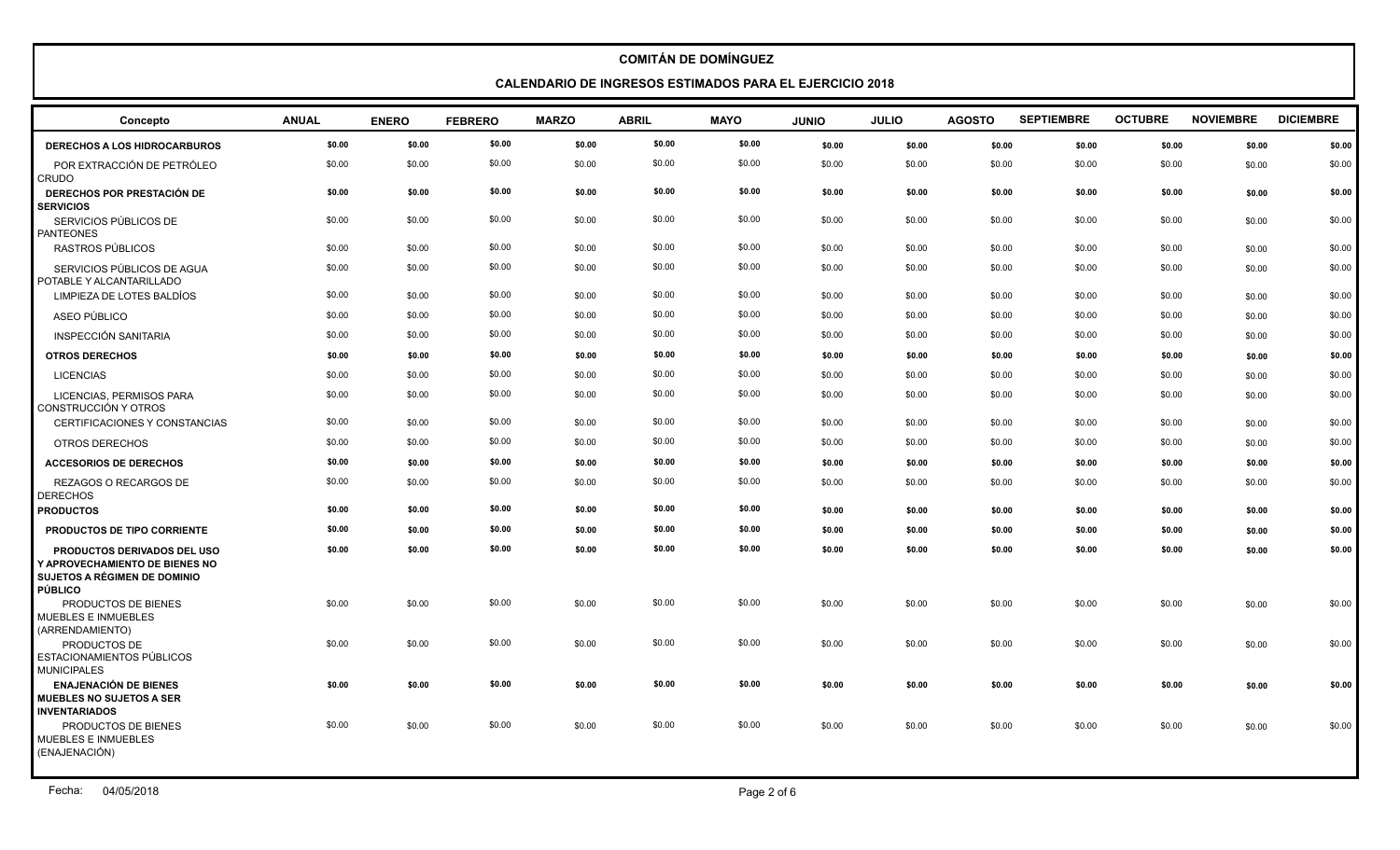**CALENDARIO DE INGRESOS ESTIMADOS PARA EL EJERCICIO 2018**

| Concepto                                                           | <b>ANUAL</b> | <b>ENERO</b> | <b>FEBRERO</b> | <b>MARZO</b> | <b>ABRIL</b> | <b>MAYO</b> | <b>JUNIO</b> | <b>JULIO</b> | <b>AGOSTO</b> | <b>SEPTIEMBRE</b> | <b>OCTUBRE</b> | <b>NOVIEMBRE</b> | <b>DICIEMBRE</b> |
|--------------------------------------------------------------------|--------------|--------------|----------------|--------------|--------------|-------------|--------------|--------------|---------------|-------------------|----------------|------------------|------------------|
| <b>ACCESORIOS DE PRODUCTOS</b>                                     | \$0.00       | \$0.00       | \$0.00         | \$0.00       | \$0.00       | \$0.00      | \$0.00       | \$0.00       | \$0.00        | \$0.00            | \$0.00         | \$0.00           | \$0.00           |
| REZAGOS O RECARGOS DE<br><b>PRODUCTOS</b>                          | \$0.00       | \$0.00       | \$0.00         | \$0.00       | \$0.00       | \$0.00      | \$0.00       | \$0.00       | \$0.00        | \$0.00            | \$0.00         | \$0.00           | \$0.00           |
| <b>OTROS PRODUCTOS QUE</b><br><b>GENERAN INGRESOS CORRIENTES</b>   | \$0.00       | \$0.00       | \$0.00         | \$0.00       | \$0.00       | \$0.00      | \$0.00       | \$0.00       | \$0.00        | \$0.00            | \$0.00         | \$0.00           | \$0.00           |
| PRODUCTOS DERIVADOS DE<br><b>BIENES MUEBLES</b>                    | \$0.00       | \$0.00       | \$0.00         | \$0.00       | \$0.00       | \$0.00      | \$0.00       | \$0.00       | \$0.00        | \$0.00            | \$0.00         | \$0.00           | \$0.00           |
| PRODUCTOS FINANCIEROS<br>(ORDINARIOS)                              | \$0.00       | \$0.00       | \$0.00         | \$0.00       | \$0.00       | \$0.00      | \$0.00       | \$0.00       | \$0.00        | \$0.00            | \$0.00         | \$0.00           | \$0.00           |
| PRODUCTOS FINANCIEROS<br>(CAPUFE)                                  | \$0.00       | \$0.00       | \$0.00         | \$0.00       | \$0.00       | \$0.00      | \$0.00       | \$0.00       | \$0.00        | \$0.00            | \$0.00         | \$0.00           | \$0.00           |
| PRODUCTOS FINANCIEROS<br>(OTROS CONVENIDOS)                        | \$0.00       | \$0.00       | \$0.00         | \$0.00       | \$0.00       | \$0.00      | \$0.00       | \$0.00       | \$0.00        | \$0.00            | \$0.00         | \$0.00           | \$0.00           |
| PRODUCTOS FINANCIEROS<br>(ADICIONALES ESTATALES)                   | \$0.00       | \$0.00       | \$0.00         | \$0.00       | \$0.00       | \$0.00      | \$0.00       | \$0.00       | \$0.00        | \$0.00            | \$0.00         | \$0.00           | \$0.00           |
| PRODUCTOS FINANCIEROS<br>(OTROS SUBSIDIOS)                         | \$0.00       | \$0.00       | \$0.00         | \$0.00       | \$0.00       | \$0.00      | \$0.00       | \$0.00       | \$0.00        | \$0.00            | \$0.00         | \$0.00           | \$0.00           |
| PRODUCTOS FINANCIEROS<br>(FINANCIAMIENTOS Y EMPRÉSTITOS)           | \$0.00       | \$0.00       | \$0.00         | \$0.00       | \$0.00       | \$0.00      | \$0.00       | \$0.00       | \$0.00        | \$0.00            | \$0.00         | \$0.00           | \$0.00           |
| OTROS PRODUCTOS                                                    | \$0.00       | \$0.00       | \$0.00         | \$0.00       | \$0.00       | \$0.00      | \$0.00       | \$0.00       | \$0.00        | \$0.00            | \$0.00         | \$0.00           | \$0.00           |
| <b>APROVECHAMIENTOS</b>                                            | \$0.00       | \$0.00       | \$0.00         | \$0.00       | \$0.00       | \$0.00      | \$0.00       | \$0.00       | \$0.00        | \$0.00            | \$0.00         | \$0.00           | \$0.00           |
| APROVECHAMIENTOS DE TIPO<br><b>CORRIENTE</b>                       | \$0.00       | \$0.00       | \$0.00         | \$0.00       | \$0.00       | \$0.00      | \$0.00       | \$0.00       | \$0.00        | \$0.00            | \$0.00         | \$0.00           | \$0.00           |
| <b>INCENTIVOS DERIVADOS DE LA</b><br>COLABORACIÓN FISCAL           | \$0.00       | \$0.00       | \$0.00         | \$0.00       | \$0.00       | \$0.00      | \$0.00       | \$0.00       | \$0.00        | \$0.00            | \$0.00         | \$0.00           | \$0.00           |
| <b>ISR PARTICIPABLE</b>                                            | \$0.00       | \$0.00       | \$0.00         | \$0.00       | \$0.00       | \$0.00      | \$0.00       | \$0.00       | \$0.00        | \$0.00            | \$0.00         | \$0.00           | \$0.00           |
| <b>MULTAS</b>                                                      | \$0.00       | \$0.00       | \$0.00         | \$0.00       | \$0.00       | \$0.00      | \$0.00       | \$0.00       | \$0.00        | \$0.00            | \$0.00         | \$0.00           | \$0.00           |
| <b>MULTAS</b>                                                      | \$0.00       | \$0.00       | \$0.00         | \$0.00       | \$0.00       | \$0.00      | \$0.00       | \$0.00       | \$0.00        | \$0.00            | \$0.00         | \$0.00           | \$0.00           |
| <b>INDEMNIZACIONES</b>                                             | \$0.00       | \$0.00       | \$0.00         | \$0.00       | \$0.00       | \$0.00      | \$0.00       | \$0.00       | \$0.00        | \$0.00            | \$0.00         | \$0.00           | \$0.00           |
| <b>INDEMNIZACIONES</b>                                             | \$0.00       | \$0.00       | \$0.00         | \$0.00       | \$0.00       | \$0.00      | \$0.00       | \$0.00       | \$0.00        | \$0.00            | \$0.00         | \$0.00           | \$0.00           |
| <b>REINTEGROS</b>                                                  | \$0.00       | \$0.00       | \$0.00         | \$0.00       | \$0.00       | \$0.00      | \$0.00       | \$0.00       | \$0.00        | \$0.00            | \$0.00         | \$0.00           | \$0.00           |
| <b>REINTEGROS Y ALCANCES</b>                                       | \$0.00       | \$0.00       | \$0.00         | \$0.00       | \$0.00       | \$0.00      | \$0.00       | \$0.00       | \$0.00        | \$0.00            | \$0.00         | \$0.00           | \$0.00           |
| <b>APROVECHAMIENTOS</b><br><b>PROVENIENTES DE OBRAS PÚBLICAS</b>   | \$0.00       | \$0.00       | \$0.00         | \$0.00       | \$0.00       | \$0.00      | \$0.00       | \$0.00       | \$0.00        | \$0.00            | \$0.00         | \$0.00           | \$0.00           |
| RETENCIONES DE OBRA PÚBLICA                                        | \$0.00       | \$0.00       | \$0.00         | \$0.00       | \$0.00       | \$0.00      | \$0.00       | \$0.00       | \$0.00        | \$0.00            | \$0.00         | \$0.00           | \$0.00           |
| <b>APROVECHAMIENTOS POR</b><br><b>APORTACIONES Y COOPERACIONES</b> | \$0.00       | \$0.00       | \$0.00         | \$0.00       | \$0.00       | \$0.00      | \$0.00       | \$0.00       | \$0.00        | \$0.00            | \$0.00         | \$0.00           | \$0.00           |
| DONATIVOS, HERENCIAS Y<br>LEGADOS A FAVOR DEL MUNICIPIO            | \$0.00       | \$0.00       | \$0.00         | \$0.00       | \$0.00       | \$0.00      | \$0.00       | \$0.00       | \$0.00        | \$0.00            | \$0.00         | \$0.00           | \$0.00           |
| <b>ACCESORIOS DE</b><br><b>APROVECHAMIENTOS</b>                    | \$0.00       | \$0.00       | \$0.00         | \$0.00       | \$0.00       | \$0.00      | \$0.00       | \$0.00       | \$0.00        | \$0.00            | \$0.00         | \$0.00           | \$0.00           |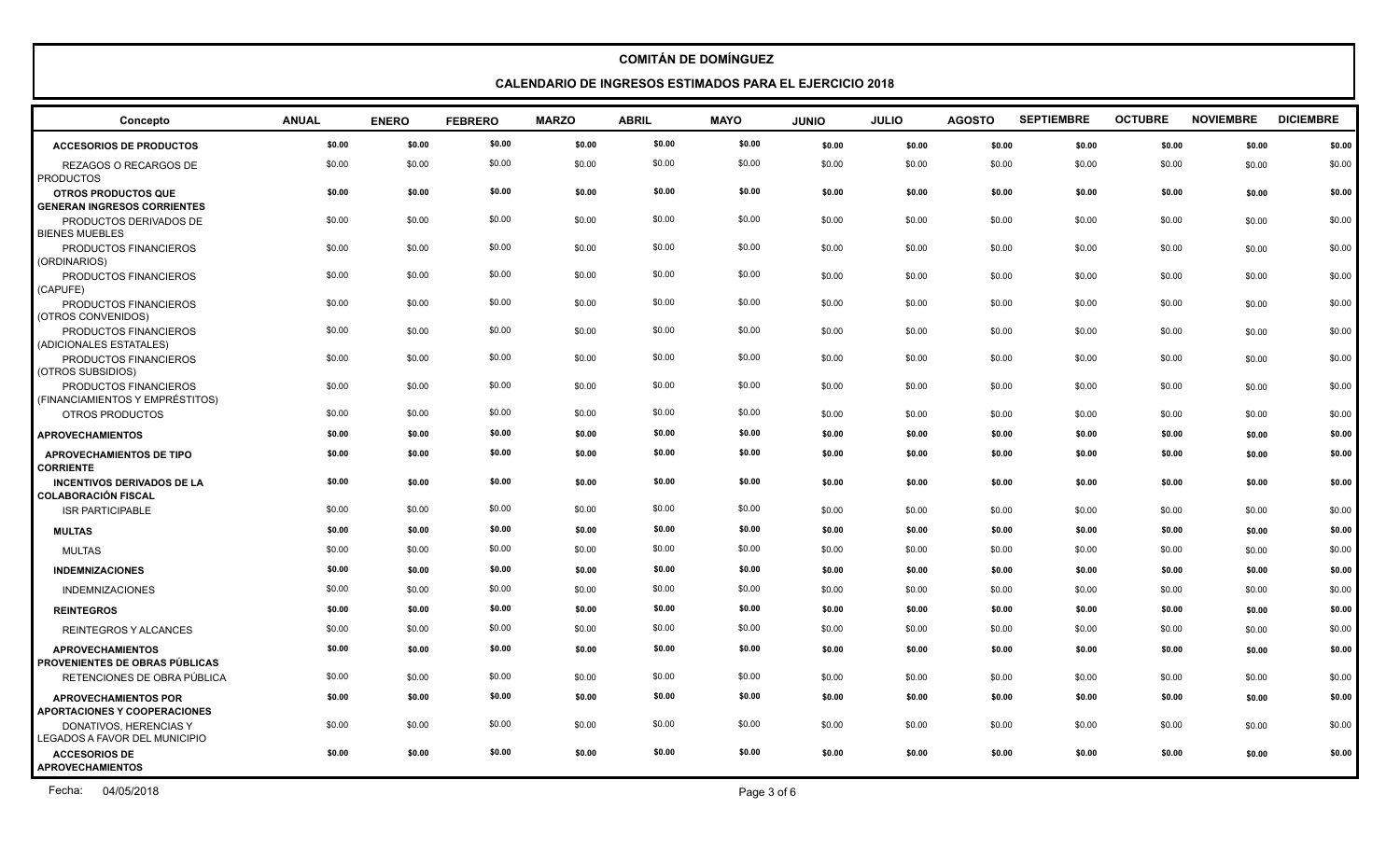**CALENDARIO DE INGRESOS ESTIMADOS PARA EL EJERCICIO 2018**

| Concepto                                                                                                                          | <b>ANUAL</b>    | <b>ENERO</b>   | <b>FEBRERO</b> | <b>MARZO</b>   | <b>ABRIL</b>   | <b>MAYO</b>    | <b>JUNIO</b>   | <b>JULIO</b>   | <b>AGOSTO</b>  | <b>SEPTIEMBRE</b> | <b>OCTUBRE</b> | <b>NOVIEMBRE</b> | <b>DICIEMBRE</b> |
|-----------------------------------------------------------------------------------------------------------------------------------|-----------------|----------------|----------------|----------------|----------------|----------------|----------------|----------------|----------------|-------------------|----------------|------------------|------------------|
| REZAGOS O RECARGOS DE<br><b>APROVECHAMIENTOS</b>                                                                                  | \$0.00          | \$0.00         | \$0.00         | \$0.00         | \$0.00         | \$0.00         | \$0.00         | \$0.00         | \$0.00         | \$0.00            | \$0.00         | \$0.00           | \$0.00           |
| <b>OTROS APROVECHAMIENTOS</b>                                                                                                     | \$0.00          | \$0.00         | \$0.00         | \$0.00         | \$0.00         | \$0.00         | \$0.00         | \$0.00         | \$0.00         | \$0.00            | \$0.00         | \$0.00           | \$0.00           |
| REPARACIÓN DEL DAÑO                                                                                                               | \$0.00          | \$0.00         | \$0.00         | \$0.00         | \$0.00         | \$0.00         | \$0.00         | \$0.00         | \$0.00         | \$0.00            | \$0.00         | \$0.00           | \$0.00           |
| <b>CONCESIONES PARA LA</b><br>EXPLOTACIÓN DE BIENES<br><b>PATRIMONIALES</b>                                                       | \$0.00          | \$0.00         | \$0.00         | \$0.00         | \$0.00         | \$0.00         | \$0.00         | \$0.00         | \$0.00         | \$0.00            | \$0.00         | \$0.00           | \$0.00           |
| <b>RESTITUCIONES QUE POR</b><br>l CUALQUIER CAUSA SE HAGAN AL<br><b>FISCO</b>                                                     | \$0.00          | \$0.00         | \$0.00         | \$0.00         | \$0.00         | \$0.00         | \$0.00         | \$0.00         | \$0.00         | \$0.00            | \$0.00         | \$0.00           | \$0.00           |
| <b>TESOROS</b>                                                                                                                    | \$0.00          | \$0.00         | \$0.00         | \$0.00         | \$0.00         | \$0.00         | \$0.00         | \$0.00         | \$0.00         | \$0.00            | \$0.00         | \$0.00           | \$0.00           |
| <b>RENDIMIENTOS POR</b><br>ADQUISICIONES DE BIENES                                                                                | \$0.00          | \$0.00         | \$0.00         | \$0.00         | \$0.00         | \$0.00         | \$0.00         | \$0.00         | \$0.00         | \$0.00            | \$0.00         | \$0.00           | \$0.00           |
| FIANZAS O CAUCIONES QUE LA<br>AUTORIDAD ADMINISTRATIVA ORDENE<br><b>HACER EFECTIVA</b>                                            | \$0.00          | \$0.00         | \$0.00         | \$0.00         | \$0.00         | \$0.00         | \$0.00         | \$0.00         | \$0.00         | \$0.00            | \$0.00         | \$0.00           | \$0.00           |
| <b>GASTOS DE EJECUCIÓN</b>                                                                                                        | \$0.00          | \$0.00         | \$0.00         | \$0.00         | \$0.00         | \$0.00         | \$0.00         | \$0.00         | \$0.00         | \$0.00            | \$0.00         | \$0.00           | \$0.00           |
| <b>INGRESOS POR VENTAS DE BIENES Y</b><br><b>SERVICIOS</b>                                                                        | \$21,155,940.99 | \$4,236,004.23 | \$1,605,298.00 | \$1,544,244.50 | \$1,360,514.00 | \$1,435,000.00 | \$1,545,000.00 | \$1,515,000.00 | \$1,535,000.00 | \$1,420,000.00    | \$1,500,000.00 | \$1,450,000.00   | \$2,009,880.26   |
| <b>INGRESOS POR VENTA DE BIENES Y</b><br><b>SERVICIOS PRODUCIDOS EN</b><br><b>ESTABLECIMIENTOS DEL GOBIERNO</b><br><b>CENTRAL</b> | \$21,155,940.99 | \$4,236,004.23 | \$1,605,298.00 | \$1,544,244.50 | \$1,360,514.00 | \$1,435,000.00 | \$1,545,000.00 | \$1,515,000.00 | \$1,535,000.00 | \$1,420,000.00    | \$1,500,000.00 | \$1,450,000.00   | \$2,009,880.26   |
| <b>INGRESOS PROPIOS DE ENTES</b><br><b>DESCENTRALIZADOS</b>                                                                       | \$21,155,940.99 | \$4,236,004.23 | \$1,605,298.00 | \$1,544,244.50 | \$1,360,514.00 | \$1,435,000.00 | \$1,545,000.00 | \$1,515,000.00 | \$1,535,000.00 | \$1,420,000.00    | \$1,500,000.00 | \$1,450,000.00   | \$2,009,880.26   |
| <b>DIF MUNICIPAL</b>                                                                                                              | \$0.00          | \$0.00         | \$0.00         | \$0.00         | \$0.00         | \$0.00         | \$0.00         | \$0.00         | \$0.00         | \$0.00            | \$0.00         | \$0.00           | \$0.00           |
| SISTEMA DE AGUA POTABLE                                                                                                           | \$21,155,940.99 | \$4,236,004.23 | \$1,605,298.00 | \$1,544,244.50 | \$1,360,514.00 | \$1,435,000.00 | \$1,545,000.00 | \$1,515,000.00 | \$1,535,000.00 | \$1,420,000.00    | \$1,500,000.00 | \$1,450,000.00   | \$2,009,880.26   |
| <b>OTROS</b>                                                                                                                      | \$0.00          | \$0.00         | \$0.00         | \$0.00         | \$0.00         | \$0.00         | \$0.00         | \$0.00         | \$0.00         | \$0.00            | \$0.00         | \$0.00           | \$0.00           |
| PARTICIPACIONES Y APORTACIONES                                                                                                    | \$0.00          | \$0.00         | \$0.00         | \$0.00         | \$0.00         | \$0.00         | \$0.00         | \$0.00         | \$0.00         | \$0.00            | \$0.00         | \$0.00           | \$0.00           |
| <b>PARTICIPACIONES</b>                                                                                                            | \$0.00          | \$0.00         | \$0.00         | \$0.00         | \$0.00         | \$0.00         | \$0.00         | \$0.00         | \$0.00         | \$0.00            | \$0.00         | \$0.00           | \$0.00           |
| <b>RAMO 28</b>                                                                                                                    | \$0.00          | \$0.00         | \$0.00         | \$0.00         | \$0.00         | \$0.00         | \$0.00         | \$0.00         | \$0.00         | \$0.00            | \$0.00         | \$0.00           | \$0.00           |
| <b>FONDO GENERAL DE</b><br><b>PARTICIPACIONES</b>                                                                                 | \$0.00          | \$0.00         | \$0.00         | \$0.00         | \$0.00         | \$0.00         | \$0.00         | \$0.00         | \$0.00         | \$0.00            | \$0.00         | \$0.00           | \$0.00           |
| <b>FONDO DE FOMENTO MUNICIPAL</b>                                                                                                 | \$0.00          | \$0.00         | \$0.00         | \$0.00         | \$0.00         | \$0.00         | \$0.00         | \$0.00         | \$0.00         | \$0.00            | \$0.00         | \$0.00           | \$0.00           |
| <b>IMPUESTOS ESPECIALES SOBRE</b><br><b>PRODUCTOS Y SERVICIOS</b>                                                                 | \$0.00          | \$0.00         | \$0.00         | \$0.00         | \$0.00         | \$0.00         | \$0.00         | \$0.00         | \$0.00         | \$0.00            | \$0.00         | \$0.00           | \$0.00           |
| <b>IMPUESTO SOBRE AUTOMÓVILES</b><br><b>NUEVOS</b>                                                                                | \$0.00          | \$0.00         | \$0.00         | \$0.00         | \$0.00         | \$0.00         | \$0.00         | \$0.00         | \$0.00         | \$0.00            | \$0.00         | \$0.00           | \$0.00           |
| <b>TENENCIA</b>                                                                                                                   | \$0.00          | \$0.00         | \$0.00         | \$0.00         | \$0.00         | \$0.00         | \$0.00         | \$0.00         | \$0.00         | \$0.00            | \$0.00         | \$0.00           | \$0.00           |
| FONDO DE FISCALIZACIÓN                                                                                                            | \$0.00          | \$0.00         | \$0.00         | \$0.00         | \$0.00         | \$0.00         | \$0.00         | \$0.00         | \$0.00         | \$0.00            | \$0.00         | \$0.00           | \$0.00           |
|                                                                                                                                   |                 |                |                |                |                |                |                |                |                |                   |                |                  |                  |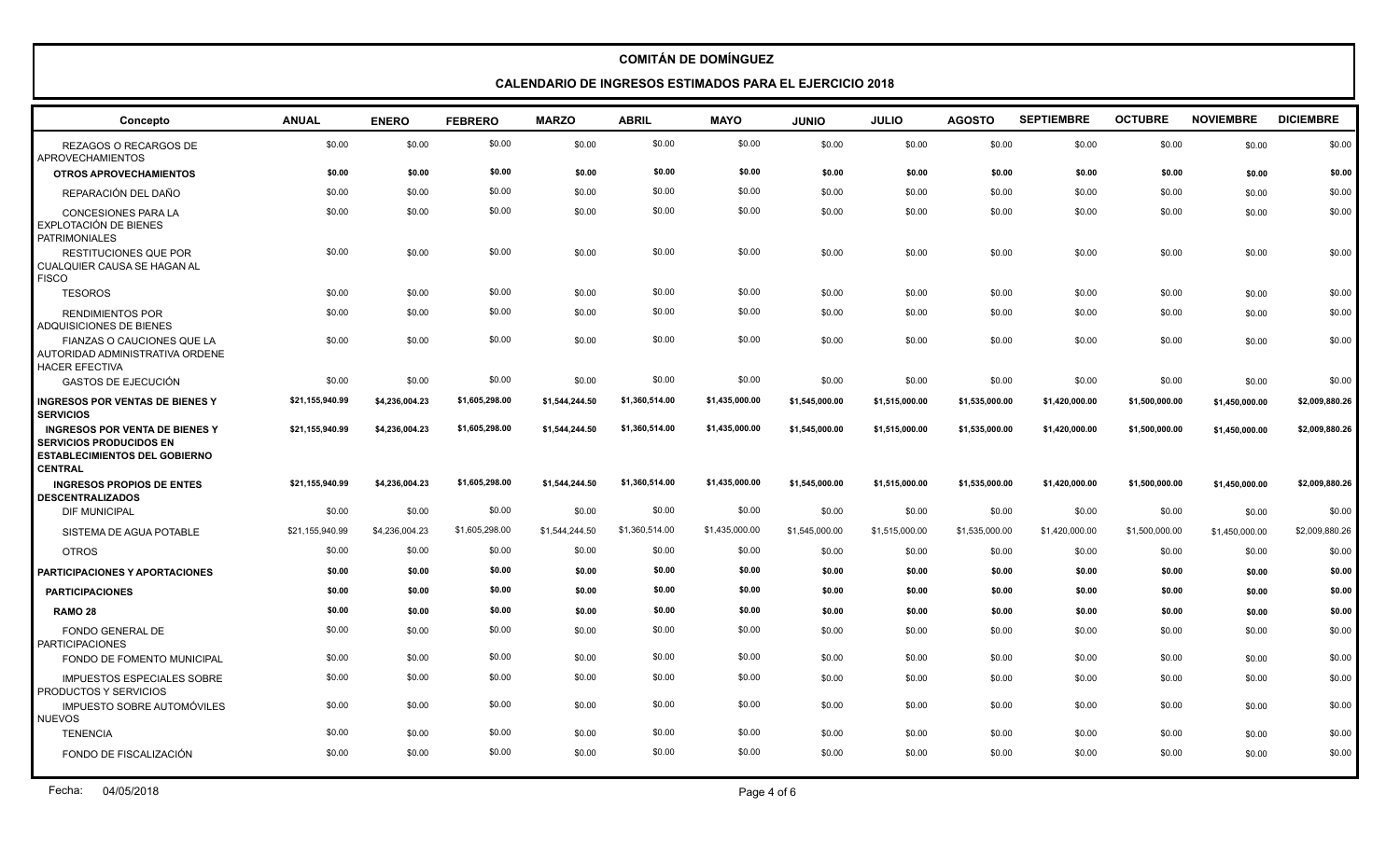**CALENDARIO DE INGRESOS ESTIMADOS PARA EL EJERCICIO 2018**

| Concepto                                                                                                                                          | <b>ANUAL</b> | <b>ENERO</b> | <b>FEBRERO</b> | <b>MARZO</b> | <b>ABRIL</b> | <b>MAYO</b> | <b>JUNIO</b> | <b>JULIO</b> | <b>AGOSTO</b> | <b>SEPTIEMBRE</b> | <b>OCTUBRE</b> | <b>NOVIEMBRE</b> | <b>DICIEMBRE</b> |
|---------------------------------------------------------------------------------------------------------------------------------------------------|--------------|--------------|----------------|--------------|--------------|-------------|--------------|--------------|---------------|-------------------|----------------|------------------|------------------|
| PARTICIPACIÓN DEL IMPUESTO A<br>LA VENTA FINAL DE GASOLINAS Y<br><b>DIESEL</b>                                                                    | \$0.00       | \$0.00       | \$0.00         | \$0.00       | \$0.00       | \$0.00      | \$0.00       | \$0.00       | \$0.00        | \$0.00            | \$0.00         | \$0.00           | \$0.00           |
| FONDO DE COMPENSACIÓN                                                                                                                             | \$0.00       | \$0.00       | \$0.00         | \$0.00       | \$0.00       | \$0.00      | \$0.00       | \$0.00       | \$0.00        | \$0.00            | \$0.00         | \$0.00           | \$0.00           |
| FONDO DE EXTRACCIÓN DE<br><b>HIDROCARBUROS</b>                                                                                                    | \$0.00       | \$0.00       | \$0.00         | \$0.00       | \$0.00       | \$0.00      | \$0.00       | \$0.00       | \$0.00        | \$0.00            | \$0.00         | \$0.00           | \$0.00           |
| <b>IMPUESTOS LOCALES A LA VENTA</b><br>FINAL DE LOS BIENES GRAVADOS CON<br>EL IMPUESTO ESPECIAL SOBRE<br>PRODUCCIÓN Y SERVICIOS                   | \$0.00       | \$0.00       | \$0.00         | \$0.00       | \$0.00       | \$0.00      | \$0.00       | \$0.00       | \$0.00        | \$0.00            | \$0.00         | \$0.00           | \$0.00           |
| <b>APORTACIONES</b>                                                                                                                               | \$0.00       | \$0.00       | \$0.00         | \$0.00       | \$0.00       | \$0.00      | \$0.00       | \$0.00       | \$0.00        | \$0.00            | \$0.00         | \$0.00           | \$0.00           |
| RAMO 33 F-III                                                                                                                                     | \$0.00       | \$0.00       | \$0.00         | \$0.00       | \$0.00       | \$0.00      | \$0.00       | \$0.00       | \$0.00        | \$0.00            | \$0.00         | \$0.00           | \$0.00           |
| FONDO DE INFRAESTRUCTURA<br>SOCIAL MUNICIPAL (FISM)                                                                                               | \$0.00       | \$0.00       | \$0.00         | \$0.00       | \$0.00       | \$0.00      | \$0.00       | \$0.00       | \$0.00        | \$0.00            | \$0.00         | \$0.00           | \$0.00           |
| PRODUCTOS FINANCIEROS DEL<br>RAMO 33-FISM                                                                                                         | \$0.00       | \$0.00       | \$0.00         | \$0.00       | \$0.00       | \$0.00      | \$0.00       | \$0.00       | \$0.00        | \$0.00            | \$0.00         | \$0.00           | \$0.00           |
| PRODUCTOS FINANCIEROS DEL<br>RAMO 33-FISM DE EJERCICIOS<br><b>ANTERIORES</b>                                                                      | \$0.00       | \$0.00       | \$0.00         | \$0.00       | \$0.00       | \$0.00      | \$0.00       | \$0.00       | \$0.00        | \$0.00            | \$0.00         | \$0.00           | \$0.00           |
| RAMO 33 F-IV                                                                                                                                      | \$0.00       | \$0.00       | \$0.00         | \$0.00       | \$0.00       | \$0.00      | \$0.00       | \$0.00       | \$0.00        | \$0.00            | \$0.00         | \$0.00           | \$0.00           |
| FONDO DE APORTACIONES PARA<br><b>EL FORTALECIMIENTO MUNICIPAL</b><br>(FORTAMUN)                                                                   | \$0.00       | \$0.00       | \$0.00         | \$0.00       | \$0.00       | \$0.00      | \$0.00       | \$0.00       | \$0.00        | \$0.00            | \$0.00         | \$0.00           | \$0.00           |
| PRODUCTOS FINANCIEROS DEL<br>RAMO 33-FORTAMUN                                                                                                     | \$0.00       | \$0.00       | \$0.00         | \$0.00       | \$0.00       | \$0.00      | \$0.00       | \$0.00       | \$0.00        | \$0.00            | \$0.00         | \$0.00           | \$0.00           |
| PRODUCTOS FINANCIEROS DEL<br>RAMO 33-FORTAMUN DE EJERCICIOS<br><b>ANTERIORES</b>                                                                  | \$0.00       | \$0.00       | \$0.00         | \$0.00       | \$0.00       | \$0.00      | \$0.00       | \$0.00       | \$0.00        | \$0.00            | \$0.00         | \$0.00           | \$0.00           |
| <b>CONVENIDOS</b>                                                                                                                                 | \$0.00       | \$0.00       | \$0.00         | \$0.00       | \$0.00       | \$0.00      | \$0.00       | \$0.00       | \$0.00        | \$0.00            | \$0.00         | \$0.00           | \$0.00           |
| <b>CONVENIDOS</b>                                                                                                                                 | \$0.00       | \$0.00       | \$0.00         | \$0.00       | \$0.00       | \$0.00      | \$0.00       | \$0.00       | \$0.00        | \$0.00            | \$0.00         | \$0.00           | \$0.00           |
| <b>CAPUFE</b>                                                                                                                                     | \$0.00       | \$0.00       | \$0.00         | \$0.00       | \$0.00       | \$0.00      | \$0.00       | \$0.00       | \$0.00        | \$0.00            | \$0.00         | \$0.00           | \$0.00           |
| <b>BEBIDAS ALCOHÓLICAS</b>                                                                                                                        | \$0.00       | \$0.00       | \$0.00         | \$0.00       | \$0.00       | \$0.00      | \$0.00       | \$0.00       | \$0.00        | \$0.00            | \$0.00         | \$0.00           | \$0.00           |
| <b>REGISTRO CIVIL</b>                                                                                                                             | \$0.00       | \$0.00       | \$0.00         | \$0.00       | \$0.00       | \$0.00      | \$0.00       | \$0.00       | \$0.00        | \$0.00            | \$0.00         | \$0.00           | \$0.00           |
| ZONA FEDERAL MARÍTIMO<br><b>TERRESTRE</b>                                                                                                         | \$0.00       | \$0.00       | \$0.00         | \$0.00       | \$0.00       | \$0.00      | \$0.00       | \$0.00       | \$0.00        | \$0.00            | \$0.00         | \$0.00           | \$0.00           |
| VIGILANCIA Y CONTROL DE<br>MERCANCÍA EXTRANJERA                                                                                                   | \$0.00       | \$0.00       | \$0.00         | \$0.00       | \$0.00       | \$0.00      | \$0.00       | \$0.00       | \$0.00        | \$0.00            | \$0.00         | \$0.00           | \$0.00           |
| USO, GOCE O<br>APROVECHAMIENTO DE INMUEBLES<br>UBICADOS EN ZONAS CONTIGUAS A<br>CAUCES DE CORRIENTES Y VASOS O<br>DEPÓSITOS DE PROPIEDAD NACIONAL | \$0.00       | \$0.00       | \$0.00         | \$0.00       | \$0.00       | \$0.00      | \$0.00       | \$0.00       | \$0.00        | \$0.00            | \$0.00         | \$0.00           | \$0.00           |